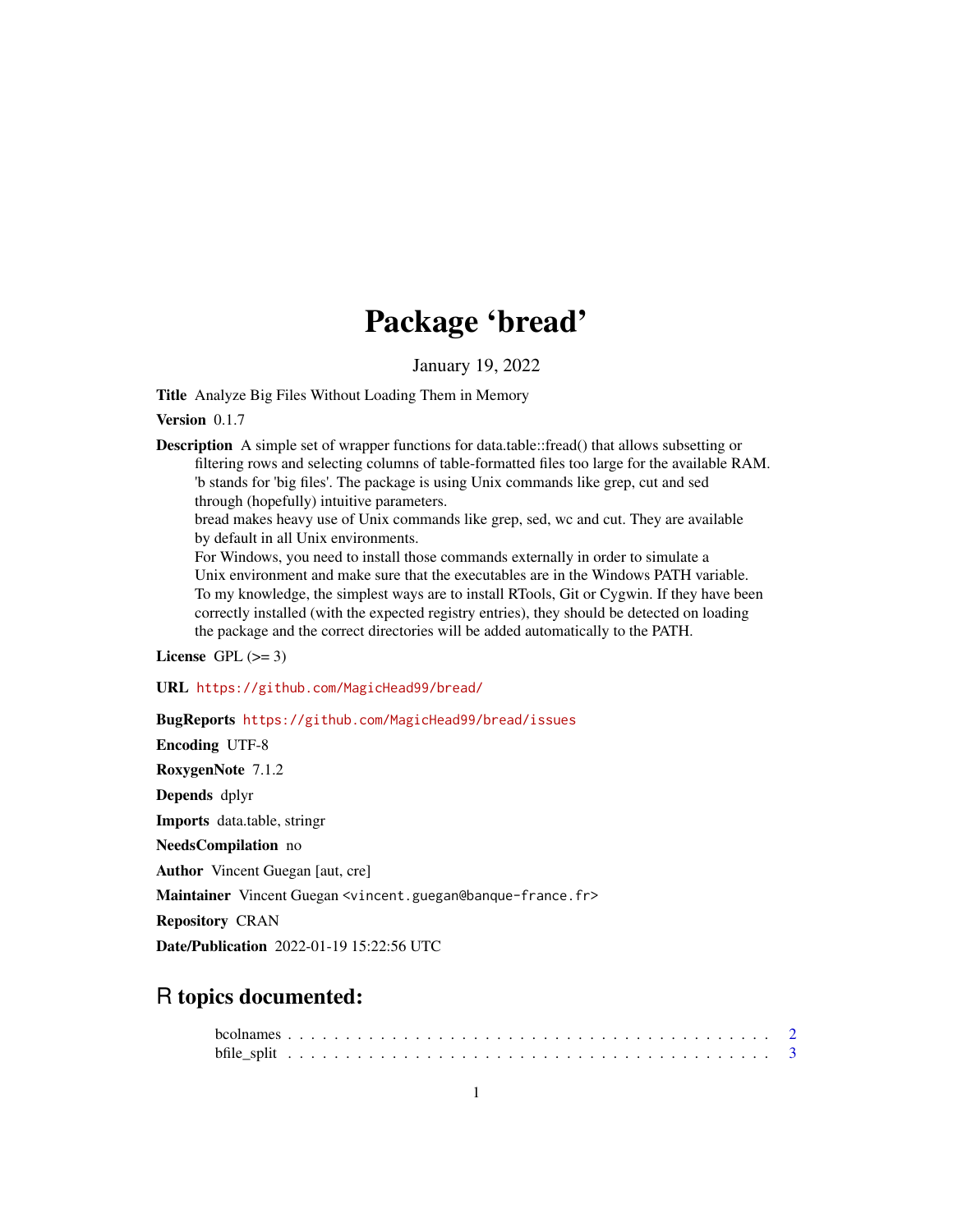#### <span id="page-1-0"></span>2 bcolnames and the contract of the contract of the contract of the contract of the contract of the contract of the contract of the contract of the contract of the contract of the contract of the contract of the contract o

#### **Index** [12](#page-11-0)

bcolnames *Retrieve the column names directly from a big file without loading it in memory*

## Description

Simply reads the first line of a file with data.table::fread and the head Unix command. This allows analyzing big files that would not fit in memory (and cause an error such as "cannot allocate vector of size").

## Usage

 $b$ colnames(file = NULL, ...)

## Arguments

| file    | String. Name or full path to a file compatible with data.table::fread() |
|---------|-------------------------------------------------------------------------|
| $\cdot$ | Arguments that must be passed to data.table::fread() like "sep".        |

## Value

A character vector

```
file <- system.file("extdata", "test.csv", package = "bread")
## Retrieving the column names
bcolnames(file = file)
```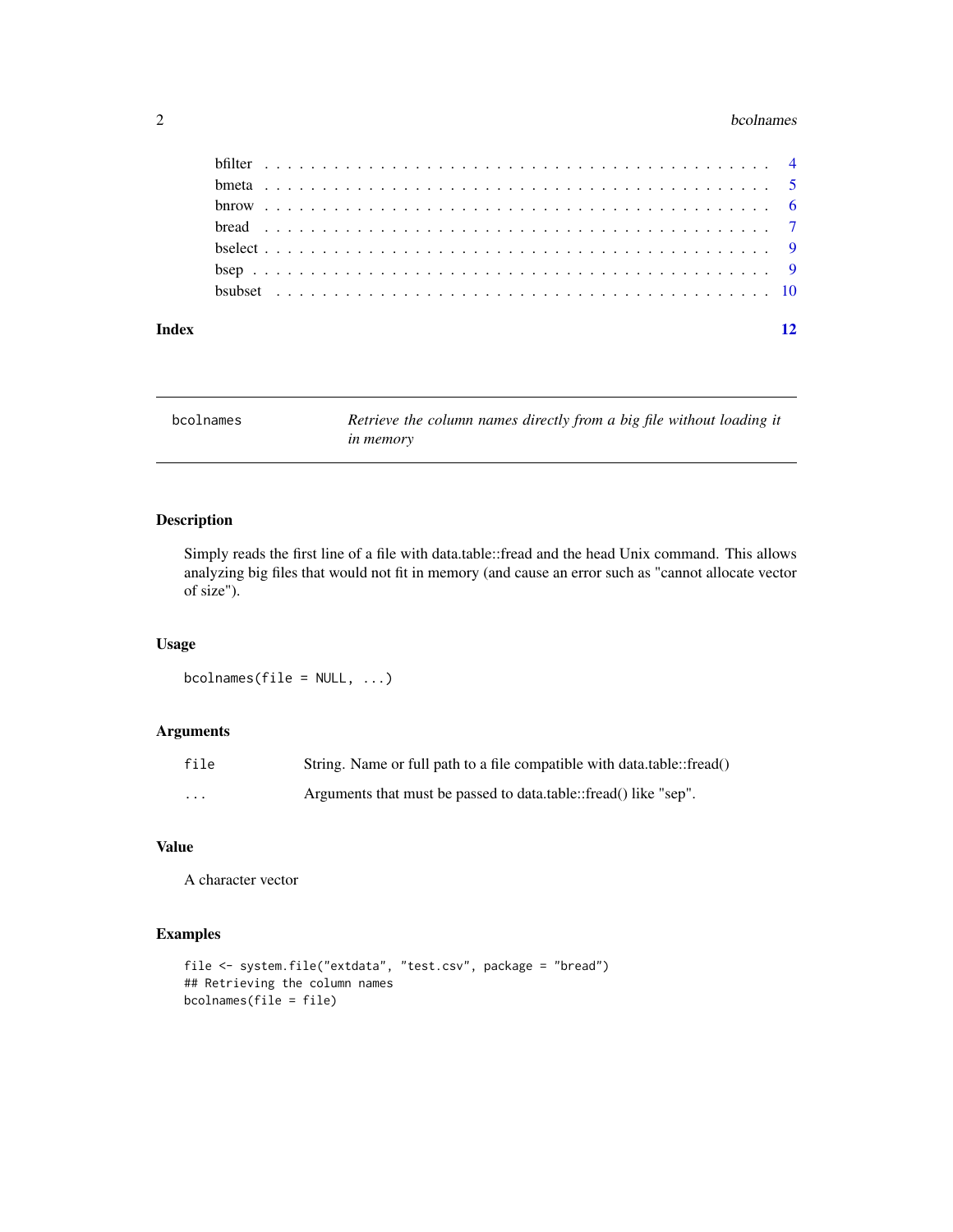<span id="page-2-0"></span>bfile\_split *Splits a big file in several smaller files without loading it entirely in memory*

## Description

This function helps splitting a big csv file in smaller csv files using one of those 3 methods:

- 1. by\_nrows: Each new file will contain a number of rows defined by the user
- 2. by\_nfiles: The user decide the number of files created with the rows equally distributed
- 3. by\_columns: The file will be split by the combinations of unique values in the columns chosen by the user Like all other functions in the bread package, this is achieved using Unix commands that allow opening, reading and splitting big files that wouldn't fit in memory (The goal being to help with the "cannot allocate vector of size" error).

## Usage

```
bfile_split(
  file = NULL,
  by_nfiles,
  by_nrows,
  by_columns,
  drop_empty_files = T,
  write_sep = NA,
  write_dir = NULL,
  meta_output = NULL,
  ...
)
```
## Arguments

| file             | String. Name or full path to a file compatible with data.table::fread()                                                                                                                         |
|------------------|-------------------------------------------------------------------------------------------------------------------------------------------------------------------------------------------------|
| by_nfiles        | Numeric. Number of files with an equal number of rows to be created. Only the<br>last one will be slightly larger, containing the remainder.                                                    |
| by_nrows         | Numeric. Number of rows composing the new split files. The last one may be<br>smaller, containing only the remainder.                                                                           |
| by_columns       | Vector of strings or numeric. Indicates either the names or index number of the<br>columns whose combinations of unique values will be used to split the files.                                 |
| drop_empty_files |                                                                                                                                                                                                 |
|                  | Logical. Defaults to TRUE. Used only with the "by_column" argument. If<br>changed to FALSE, empty files may be created.                                                                         |
| write_sep        | One character-length string. Will be provided to data.table::fwrite() for writing<br>the output. If not provided, the delimiter will be guessed from the input file with<br>the bsep() function |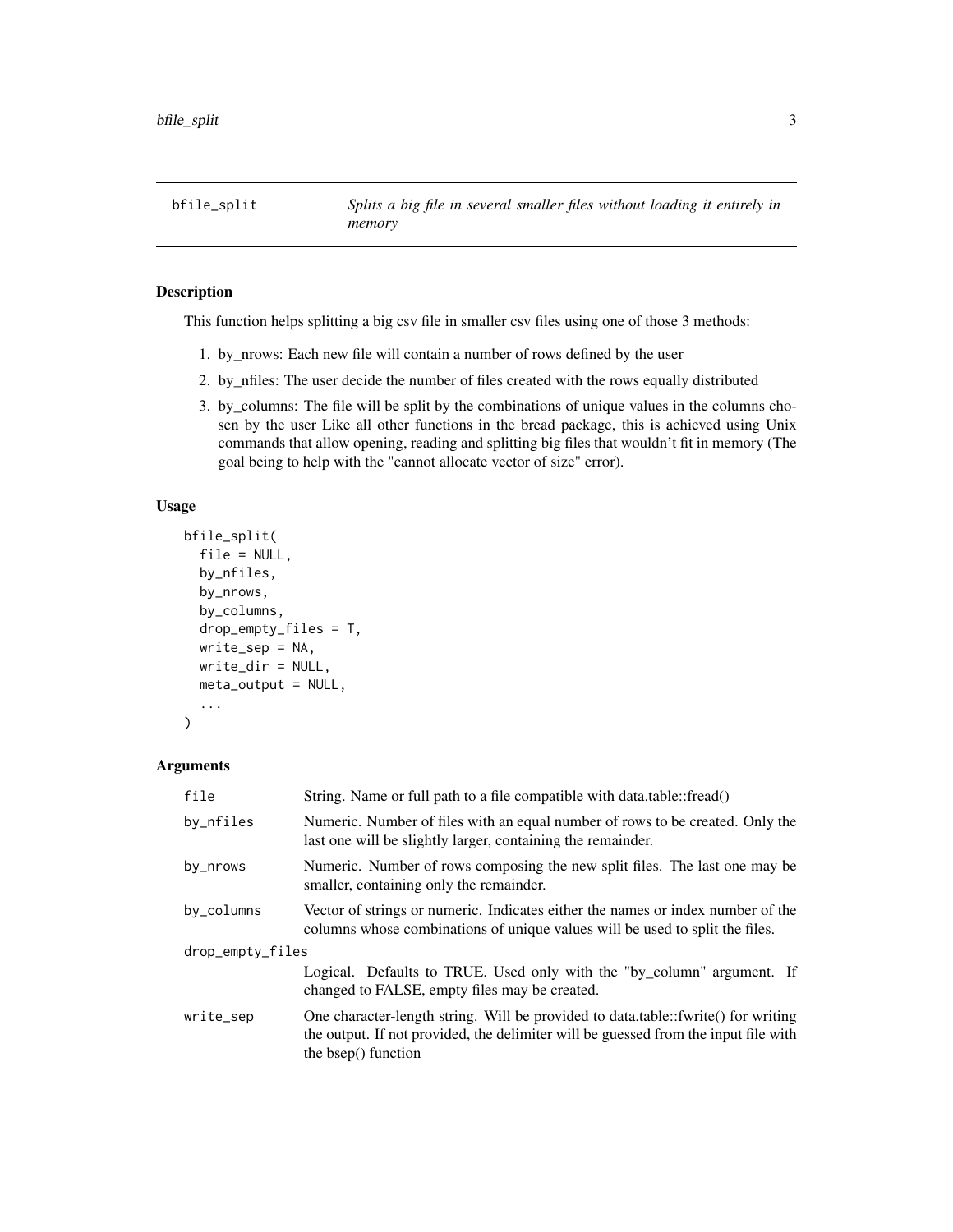<span id="page-3-0"></span>

| write_dir   | String. Path to the output directory. By default, it will be the working directory. |
|-------------|-------------------------------------------------------------------------------------|
|             | If the directory doesn't exist, it will be created.                                 |
| meta_output | List. Optional. Output of the bmeta() function on the same file. It indicates the   |
|             | names and numbers of columns and rows. If not provided, it will be calculated.      |
|             | It can take a while on file with several million rows.                              |
| .           | Arguments that must be passed to data.table::fread() like "sep=" and "dec=".        |
|             |                                                                                     |

## Value

Creates a number of csv files from the original larger file

#### Examples

```
## Not run:
file <- system.file("extdata", "test.csv", package = "bread")
## Filtering on 2 columns, using regex.
bfile_split(file = file, by_nrows = 5)
bfile_split(file = file, by_nfiles = 3)
bfile_split(file = file, by_columns = c("YEAR", "COLOR"))
## For very big files with several million rows, the bmeta() function takes
##a long time to count the rows without loading the file in memory.
## Best practice is to save the result of bmeta() in a variable and provide it
## to bfile_split()
meta <- bmeta(file = file)
bfile_split(file = file, by_nrows = 5, meta_output = meta)
## write_sep can be used to write the output files with a different delimiters than the input file
bfile_split(file = file, by_nrows = 5, write_sep = "*")
```
## End(Not run)

bfilter *Pre-filters a data file using column values before loading it in memory*

## **Description**

Simple wrapper for data.table::fread() allowing to filter data from a file with the Unix grep command. This method is useful if you want to load a file too large for your available memory (and encounter the "cannot allocate vector of size" error for example).

#### Usage

```
bfilter(
  file = NULL,
  patterns = NULL,
  filtered_columns = NULL,
  fixed = FALSE,...
)
```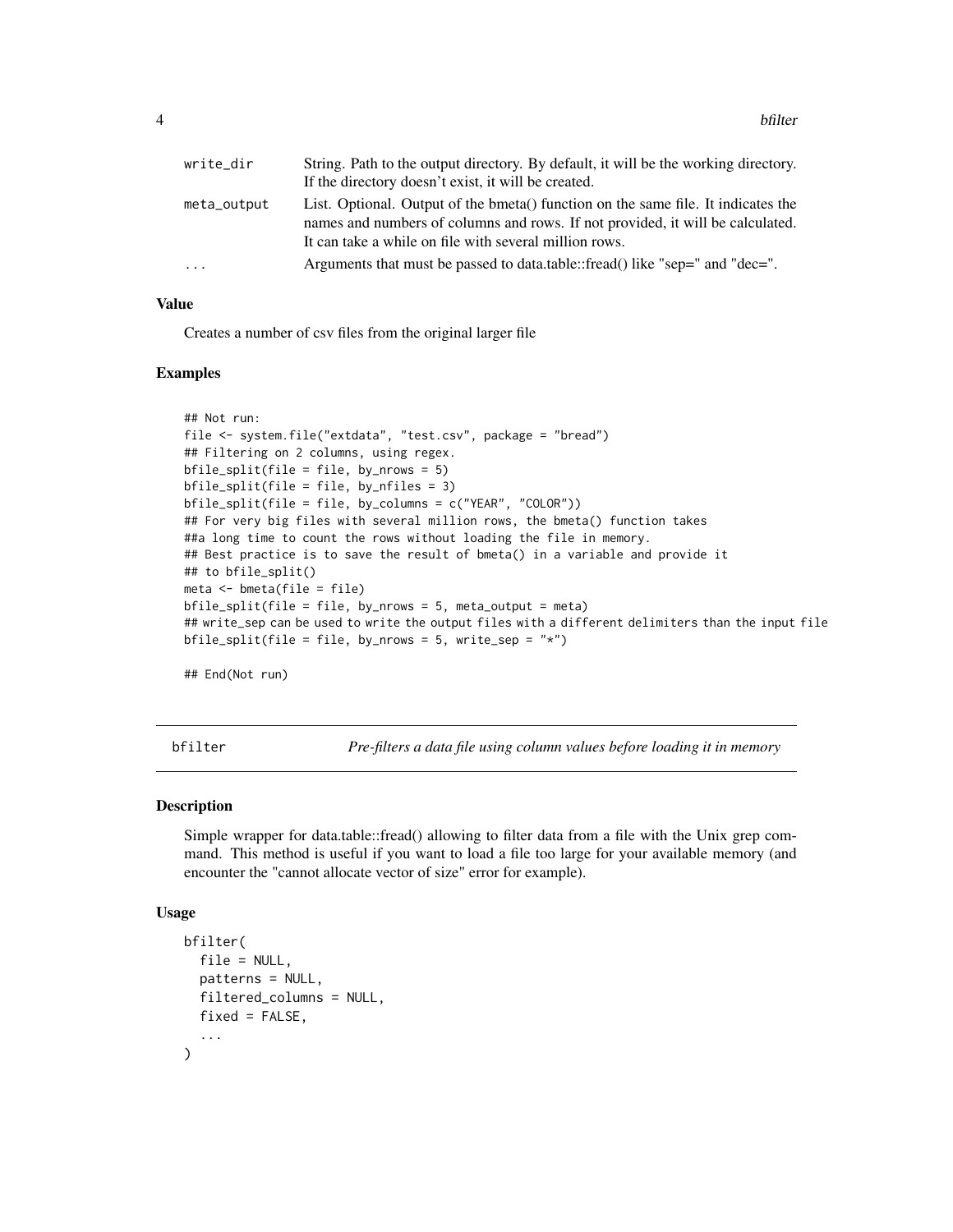#### <span id="page-4-0"></span>bmeta 5

#### Arguments

| file             | String. Name or full path to a file compatible with data.table::fread()                                                                                                                                                   |
|------------------|---------------------------------------------------------------------------------------------------------------------------------------------------------------------------------------------------------------------------|
| patterns         | Vector of strings. One or several patterns used to filter the data from the input<br>file. Each element of the vector should correspond to the column to be filtered.<br>Can use regular expressions.                     |
| filtered_columns |                                                                                                                                                                                                                           |
|                  | Vector of strings or numeric. The columns to be filtered should be indicated<br>through their names or their index number. Each element of the vector should<br>correspond to the pattern with which it will be filtered. |
| fixed            | Logical. If TRUE, pattern is a string to be matched as is. Overrides all conflict-<br>ing arguments.                                                                                                                      |
| $\cdot$          | Arguments that must be passed to data.table::fread() like "sep" and "dec".                                                                                                                                                |

## Value

A dataframe

## Examples

```
file <- system.file("extdata", "test.csv", package = "bread")
## Filtering on 2 columns, using regex.
bfilter(file = file, patterns = c("200[4-6]", "red"),filtered_columns = c("YEAR", "COLOR"), sep = ";")
bfilter(file = file, patterns = c("2004|2005", "red"),filtered_columns = c("YEAR", "COLOR"), sep = ";")
## You need to use fixed = T if some patterns contain special characters
## that mess with regex like "(" and ")"
bfilter(file = file, patterns = "orange (purple)",
     filtered_columns = "COLOR", fixed = TRUE, sep = ";")
## If you do not provide the filtered_columns, you risk encountering
## false positives because the grep command filters on the whole file,
## not column by column. Here, the value 2002 will be found in the "PRICE"
## column as well. The filtered_column argument will just make the script
## do a second pass with dplyr::filter() to remove false positives.
bfilter(file = file, patterns = "2002", sep = ";")
```
bmeta *Helper function generating nrow and colnames for the target file without loading it in memory*

#### **Description**

Generates a list that can be passed to the bfile\_split() function in order to indicate the number of rows and the name of columns in the file. The output can be saved in a variable and provided in the meta\_output argument to save time. Counting rows in very large files can take some time.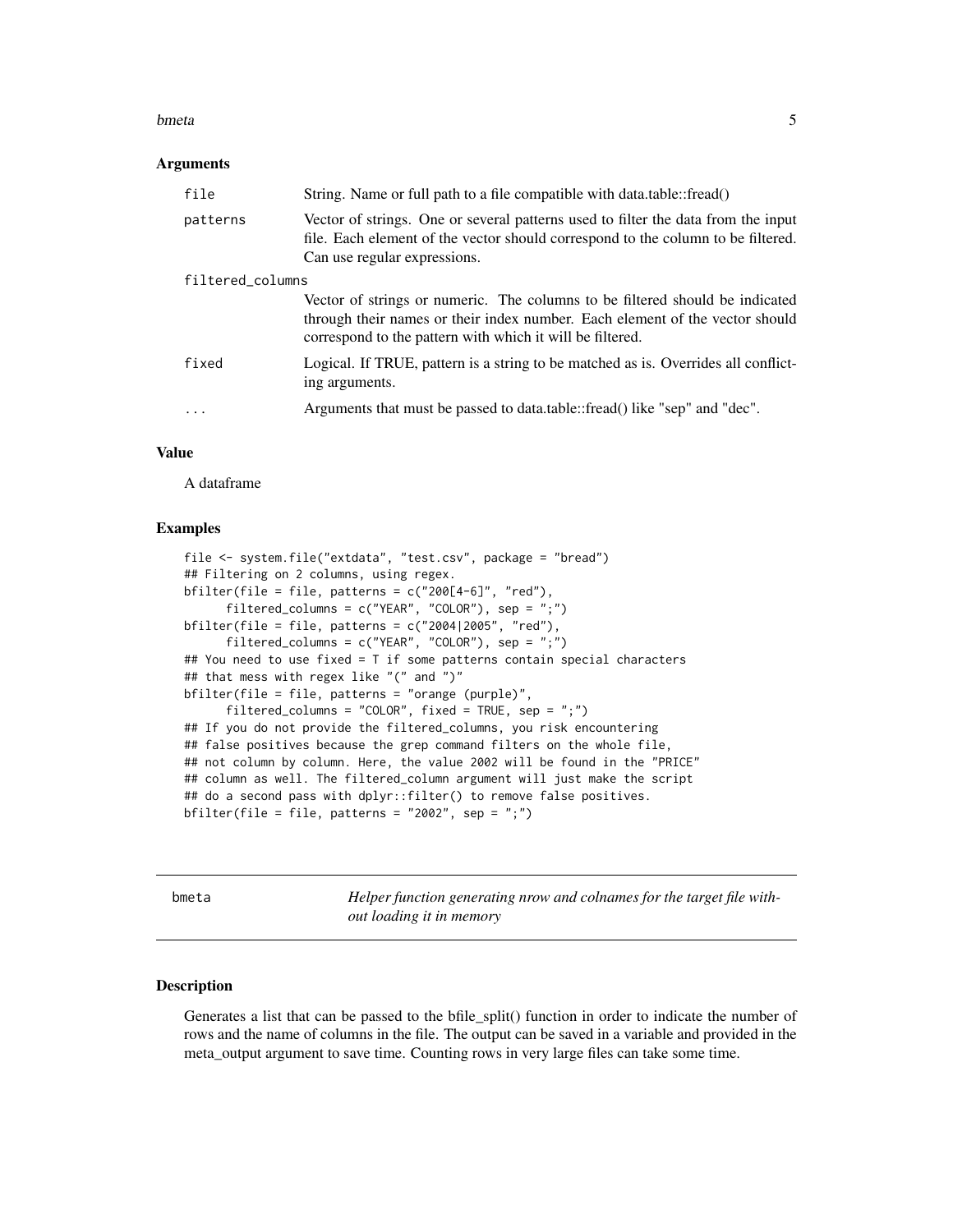6 bnrow bnrow bnrow bnrow bnrow bnrow bnrow bnrow bnrow bnrow bnrow bnrow bnrow bnrow bnrow bnrow bnrow bnrow bnrow bnrow bnrow bnrow bnrow bnrow bnrow bnrow bnrow bnrow bnrow bnrow bnrow bnrow bnrow bnrow bnrow bnrow bnro

#### Usage

 $b$ meta(file = NULL,  $\ldots$ )

## Arguments

| file | String. Name or full path to a file compatible with data.table::fread() |
|------|-------------------------------------------------------------------------|
| .    | Arguments that must be passed to data.table::fread() like "sep".        |

## Value

A list of 2

## Examples

```
file <- system.file("extdata", "test.csv", package = "bread")
## Filtering on 2 columns, using regex.
meta_output <- bmeta(file = file)
```
bnrow *Count the number of rows of a big file without loading it in memory*

## Description

Counts the number of rows using data.table::fread() and the "wc" Unix command. This allows analyzing big files that would not fit in memory (and cause an error such as "cannot allocate vector of size").

## Usage

bnrow(file = NULL)

## Arguments

file String. Name or full path to a file compatible with data.table::fread()

## Value

A numeric

```
file <- system.file("extdata", "test.csv", package = "bread")
## Counting rows (almost like the band)
bnrow(file = file)
```
<span id="page-5-0"></span>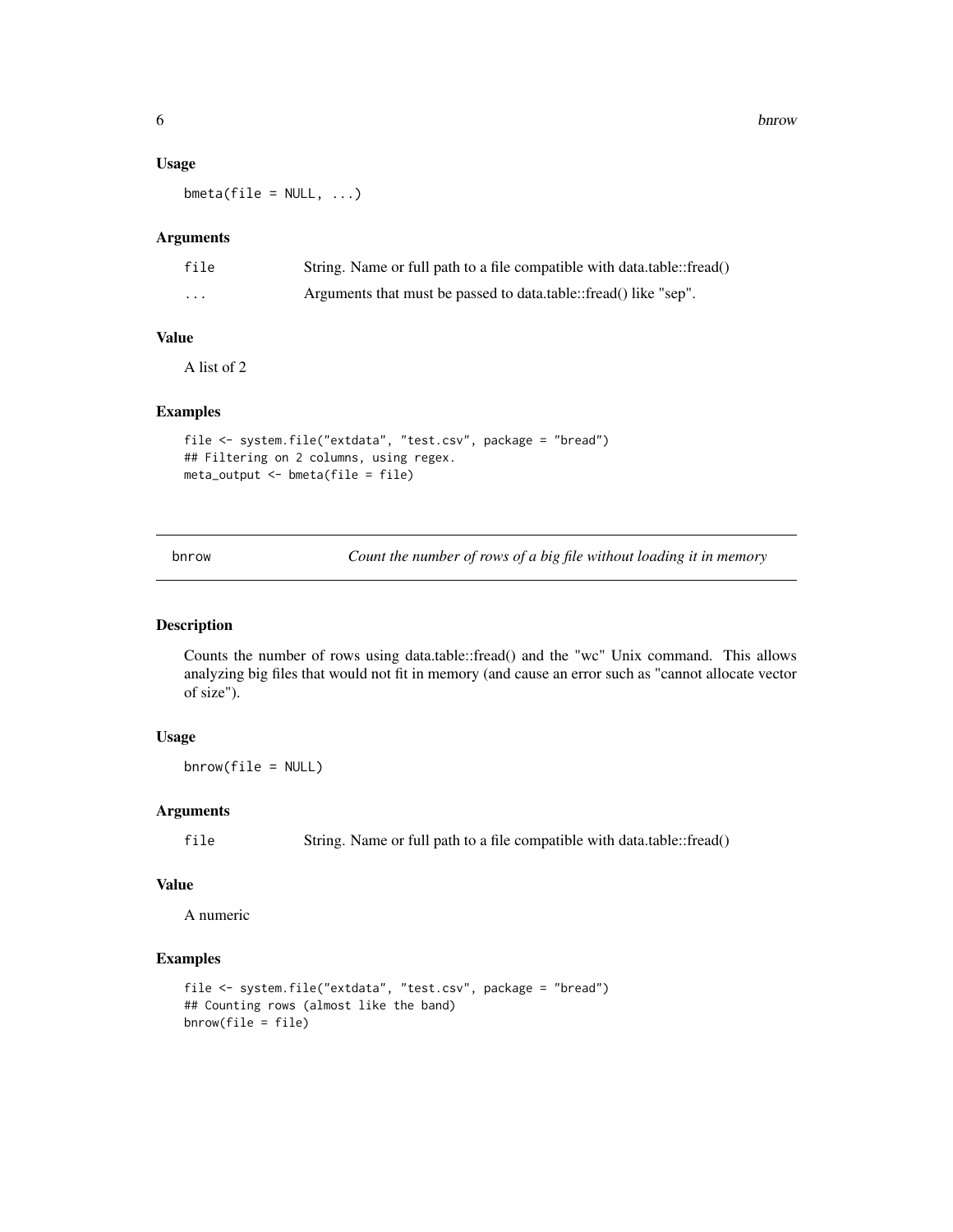<span id="page-6-0"></span>bread *Reads a file in table format, selecting columns, subsetting rows by number and filtering them by column values*

## Description

Wrapper for data.table::fread() simplifying the use of Unix commands like grep, cut, awk and sed on a data file *before* loading it in memory. The Unix commands are automatically generated from the arguments. This is useful if you want to load a big file too large for your available memory (and encounter the "cannot allocate vector of size" error) and know you can work on a subsample. "b" stands for "big file". This function allows to subset rows by their index number, select columns and filter with a pattern.

## Usage

```
bread(
  file = NULL,
  first_row = NULL,
  last_row = NULL,
  head = NULL,tail = NULL,colnames = NULL,
  colnums = NULL,
  patterns = NULL,
  filtered_columns = NULL,
  fixed = FALSE,...
)
```
## Arguments

| file             | String. Name or full path to a file compatible with data.table::fread()                                                                                                                                                             |
|------------------|-------------------------------------------------------------------------------------------------------------------------------------------------------------------------------------------------------------------------------------|
| first_row        | Numeric. First row of the portion of the file to subset.                                                                                                                                                                            |
| last_row         | Numeric. Last row of the portion of the file to subset.                                                                                                                                                                             |
| head             | Numeric. How many rows starting from the first in the file.                                                                                                                                                                         |
| tail             | Numeric. How many rows starting from the last in the file.                                                                                                                                                                          |
| colnames         | Vector of strings. Exact names of columns to select. If both colnames and<br>colnums are provided, colnums will be prefered.                                                                                                        |
| colnums          | Vector of numeric. Columns index numbers.                                                                                                                                                                                           |
| patterns         | Vector of strings. One or several patterns used to filter the data from the input<br>file. Each element of the vector should correspond to the column to be filtered.<br>Can use regular expressions.                               |
| filtered_columns |                                                                                                                                                                                                                                     |
|                  | Vector of strings or numeric. Optional. The columns to be filtered should be<br>indicated through their names or their index number. Each element of the vector<br>should correspond to the pattern with which it will be filtered. |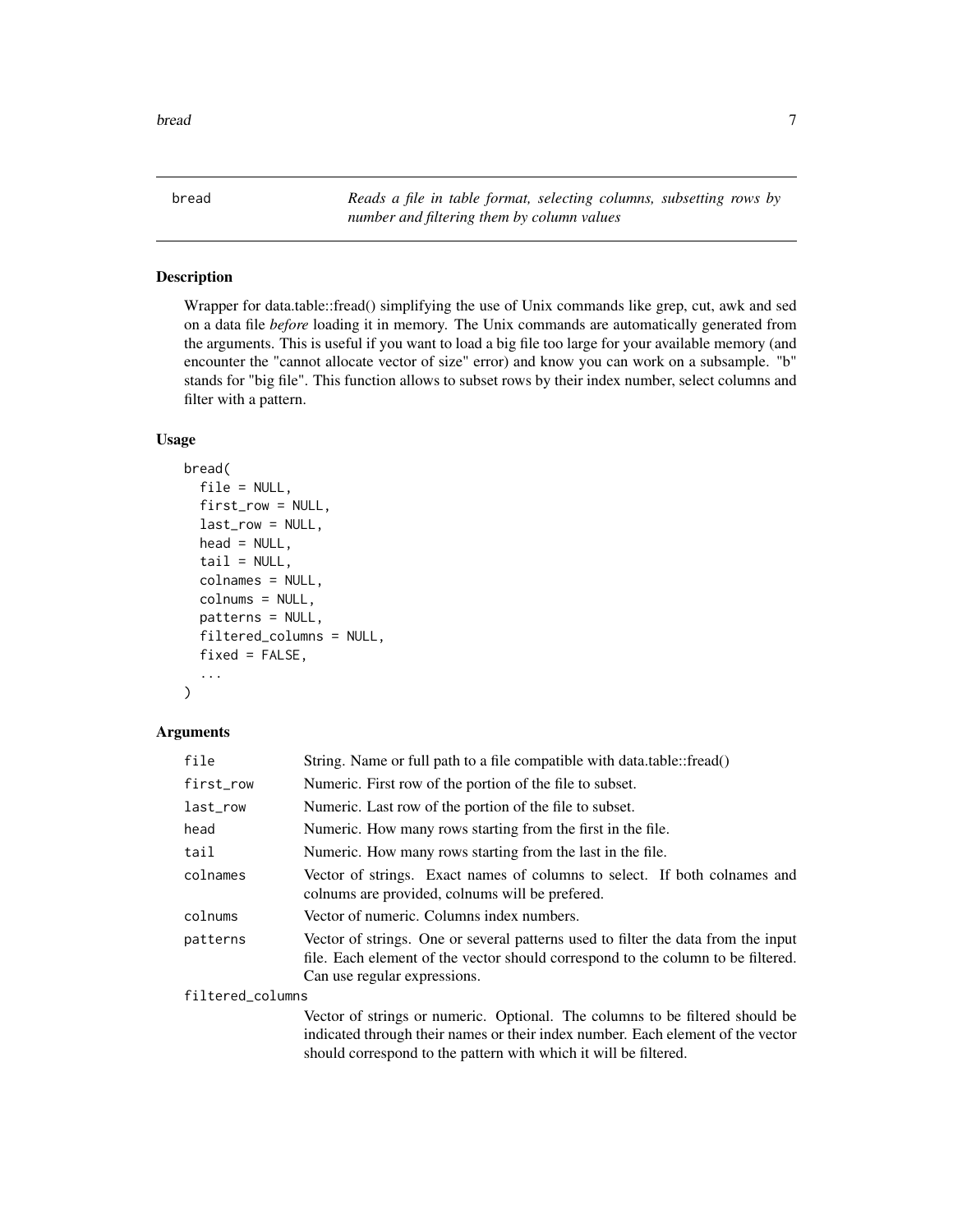8 bread of the state of the state of the state of the state of the state of the state of the state of the state of the state of the state of the state of the state of the state of the state of the state of the state of the

| fixed                | Logical. If TRUE, pattern is a string to be matched as is. Overrides all conflict-<br>ing arguments. |
|----------------------|------------------------------------------------------------------------------------------------------|
| $\ddot{\phantom{0}}$ | Arguments that must be passed to data.table::fread() like "sep" or "dec".                            |

## Details

You can mix and match the row subsetting, the filtering by value and the selecting of columns. In order, the function:

- 1. subsets the rows by their numbers (with sed  $\&$  awk). You need to input the index number of the first and last rows you want to load in memory with fread(), or alternatively use either the head or tail arguments to subset the first or last rows of the file.
- 2. selects columns by index number or name (with cut). If both colnames and colnums are provided, colnums will be prefered.
- 3. filters the data selected so far with a pattern by column (with grep). The columns to be filtered should be indicated through their names or their index number. Each element of the vector should correspond to the pattern with which it will be filtered.#'

#### Value

A data frame with the selected columns and the subsetted and filtered data

## Warning

Best practice would probably be to load the big file in a SQL database or something. Or not working on huge CSV files in the first place. But if you have to, you hopefully won't have to delve into the fascinating grammar of Unix commands.

```
file <- system.file("extdata", "test.csv", package = "bread")
## Select the columns numbered 1 and 3
bread(file = file, columns = c(1,3))## Select the columns named "YEAR" and "PRICE", then filter to keep only the
## value "2022" in column "YEAR"
bread(file = file, colnames = c("YEAR", "PRICE"),
     patterns = 2002, filtered_columns = "YEAR")
## Subset to keep only the rows 10 to 18, select the columns named "YEAR"
## and "COLOR" then filter to keep only the value "red" in column "COLOR"
bread(file = file, colnames = c("YEAR", "COLOR"),
     patterns = "red", filtered_columns = "COLOR",
      first_{row} = 10, last_{row} = 18
```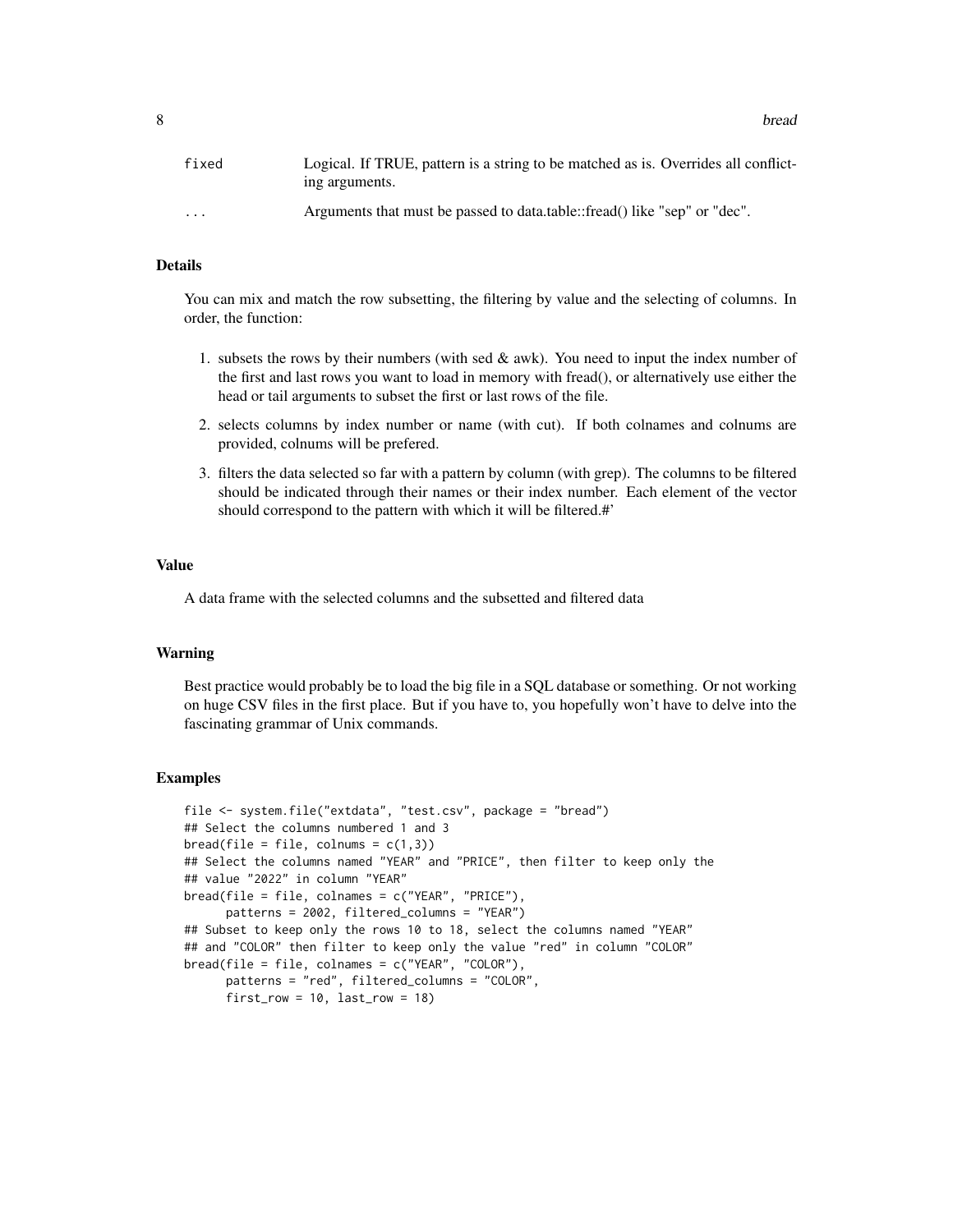<span id="page-8-0"></span>

## Description

Simple wrapper for data.table::fread() allowing to select columns of data from a file with the Unix cut command. This method is useful if you want to load a file too large for your available memory (and encounter the "cannot allocate vector of size" error).

## Usage

```
bselect(file = NULL, colnames = NULL, colnums = NULL, ...)
```
## Arguments

| file     | String. Full path to a file                                                                                                  |
|----------|------------------------------------------------------------------------------------------------------------------------------|
| colnames | Vector of strings. Exact names of columns to select. If both colnames and<br>colnums are provided, colnums will be prefered. |
| colnums  | Vector of numeric. Columns index numbers.                                                                                    |
| .        | Arguments that must be passed to data.table::fread() like "sep" or "dec".                                                    |

#### Value

A dataframe with the selected columns

## Examples

```
file <- system.file("extdata", "test.csv", package = "bread")
## Select the columns numbered 1 and 3
bselect(file = file, colnums = c(1,3))
## Select the columns named "PRICE" and "COLOR"
bselect(file = file, colnames = c("PRICE", "COLOR"))
```
bsep *Tries to identify the separator / delimiter used in a table format file*

## Description

The function reads the first row and tests the following common separators by default: ";" " $\forall t$ " "  $\begin{bmatrix} n & n \\ n & n \end{bmatrix}$  "  $\begin{bmatrix} n & n & n \\ n & n & n \end{bmatrix}$ "

## Usage

```
bsep(file, ntries = 10, separators = c(";", " \tt \tt 't", " ", "], "]', " :", " , ", ", "))
```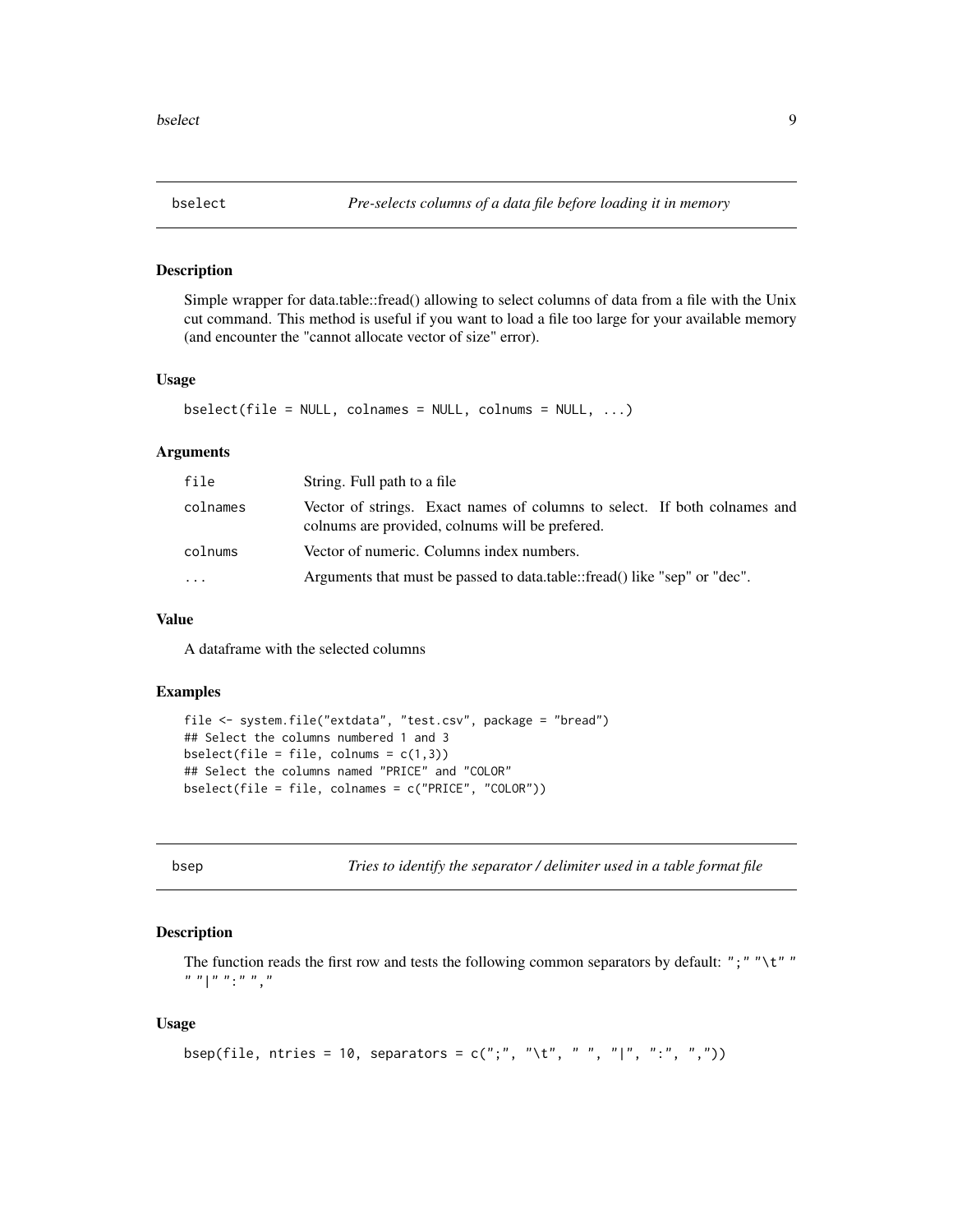<span id="page-9-0"></span>10 bsubset

## Arguments

| file       | String. Name or full path to a file compatible with data.table::fread() |
|------------|-------------------------------------------------------------------------|
| ntries     | Numeric. Number of rows to check for                                    |
| separators | Vector of strings. Additional uncommon delimiter to check for           |

## Value

A string

## Examples

```
file <- system.file("extdata", "test.csv", package = "bread")
## Checking the delimiter on the first 12 rows, including headers
bsep(file = file, ntries = 12)
```

| bsubset |  |
|---------|--|
|         |  |

Pre-subsets rows of a data file by index number before loading it in *memory*

## Description

Simple wrapper for data.table::fread() allowing to subset rows of data from a file with the Unix sed or awk commands. This method is useful if you want to load a file too large for your available memory (and encounter the "cannot allocate vector of size" error). You need to input the index number of the first and last rows you want to load in memory with fread(), or alternatively use either the head or tail arguments to subset the first or last rows of the file.

## Usage

```
bsubset(
  file = NULL,
  head = NULL,tail = NULL,first_row = NULL,
  last_row = NULL,
  ...
)
```
## Arguments

| file      | String. Full path to a file                                      |
|-----------|------------------------------------------------------------------|
| head      | Numeric. How many rows starting from the first in the file.      |
| tail      | Numeric. How many rows starting from the last in the file.       |
| first_row | Numeric. First row of the portion of the file to subset.         |
| last_row  | Numeric. Last row of the portion of the file to subset.          |
|           | Arguments that must be passed to data.table::fread() like "sep". |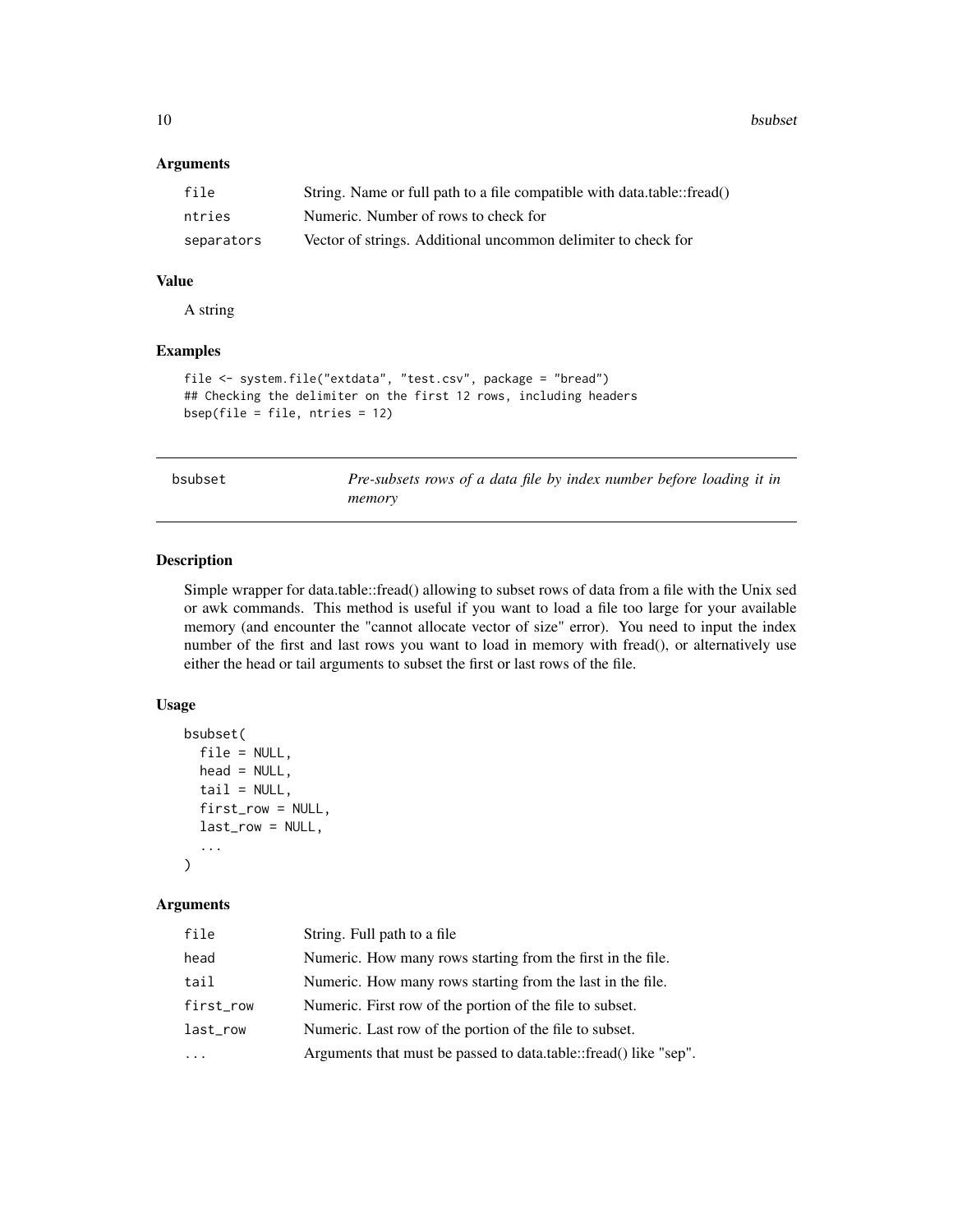#### bsubset 11

## Value

A dataframe containing the subsetted rows

```
file <- system.file("extdata", "test.csv", package = "bread")
## Head or Tail... for the first n or last n rows
bsubset(file = file, head = 5)
## Subset from the middle of a file
bsubset(file = file, first_row = 5, last_row = 10)
## first_row defaults as 1 and last_row as the last row of the file
bsubset(file = file, first_row = 5)
bsubset(file = file, last_row = 10)
```